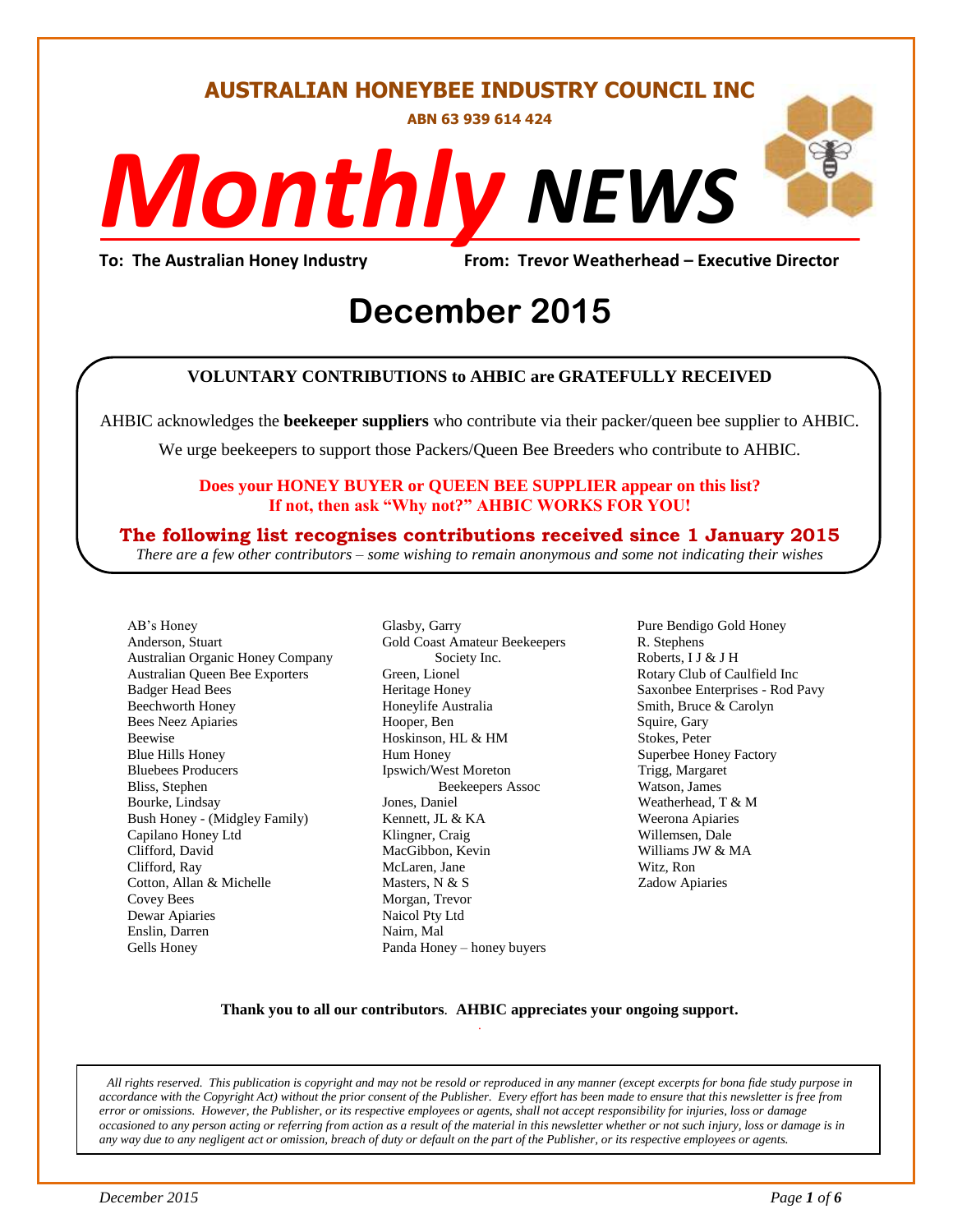#### **GREETINGS**

On behalf of AHBIC Executive and myself I hope that you will have a Merry Christmas and a prosperous New Year.



For the beekeepers here in Australia there have been some trying times this past year. I hope that you will be able to take a break over the Christmas period and spend time with your family and for a while forget about the bees. Let us hope for good honey flows in 2016.

To those Government Department staff we have had contact with over the past year I hope that you also will be able to take a break over the Christmas period and come back refreshed in the New Year.

To our Agriculture Ministers, Barnaby Joyce and Anne Ruston, and your hard working staff, all the best for Christmas and the New Year and we look forward to catching up with you in 2016.

Ian Zadow AHBIC Chairperson



#### **FINANCIAL COUNSELLING IN DROUGHT STRICKEN REGIONS**

Farmers battling drought will continue to be supported by free financial counselling with an extra \$920,000 in funding for Rural Financial Counselling Service (RFCS) providers in regional areas in New South Wales, Queensland, South Australia, Victoria and Western Australia.

#### See article at [http://getfarming.com.au/pages/farming/articles\\_view.php?fId=9200020151216115354&cId=1](http://getfarming.com.au/pages/farming/articles_view.php?fId=9200020151216115354&cId=1)

#### **INNOVATION HUB**

Prime Minister Turnbull recently launched the new innovation hub for the National Farmers Federation. See [http://www.abc.net.au/news/2015-12-12/innovation-hub-launched-to-back-farmer](http://www.abc.net.au/news/2015-12-12/innovation-hub-launched-to-back-farmer-entrepreneurs/7010490)[entrepreneurs/7010490](http://www.abc.net.au/news/2015-12-12/innovation-hub-launched-to-back-farmer-entrepreneurs/7010490)

So it got me thinking as to how the beekeeping industry can use innovation to increase profits.

What have been recent innovative developments? One that comes to mind is remote weighing of bee hives. One way of saving a trip out to the bees or going sooner if the flow starts early.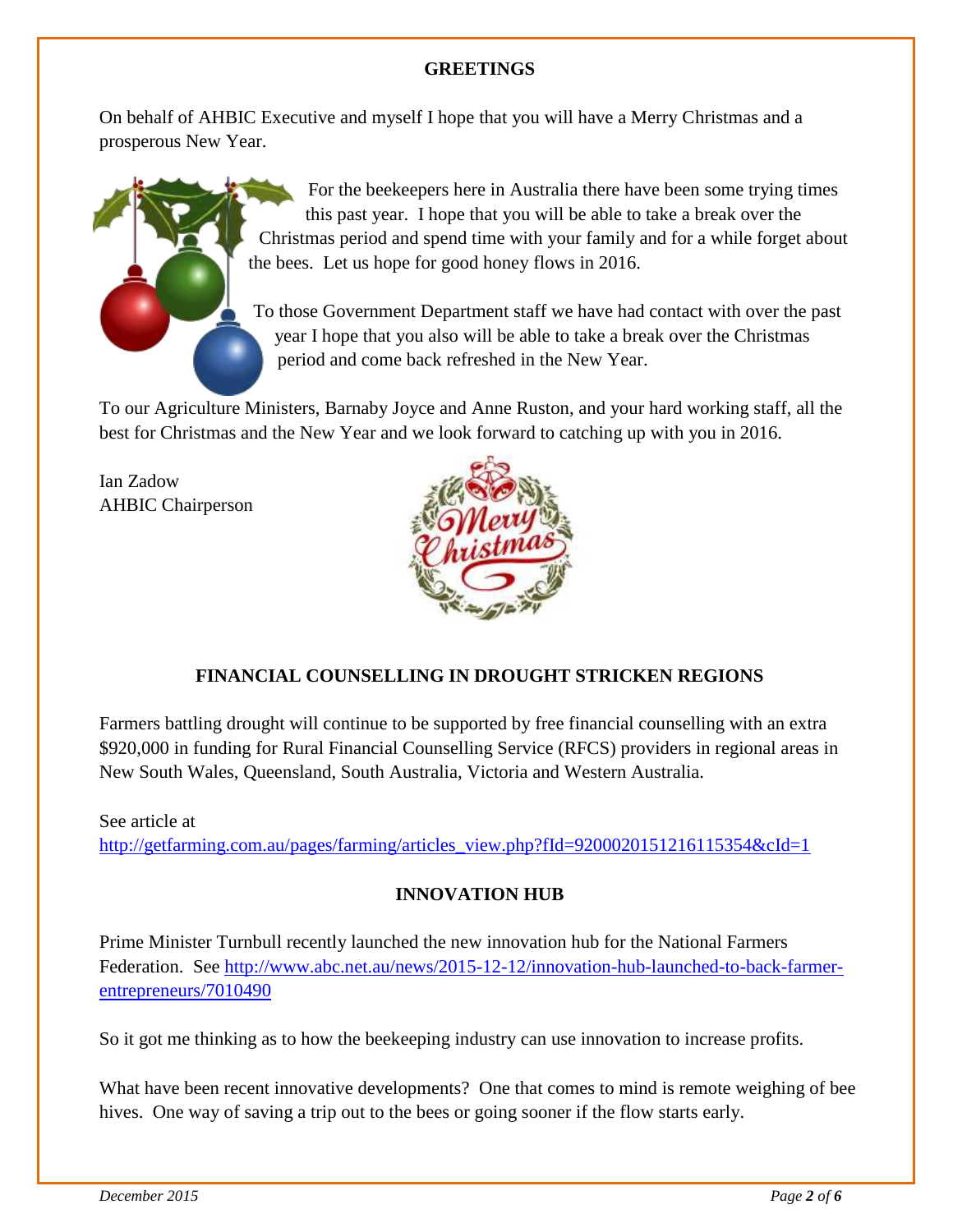Other areas? Record keeping would be one area where beekeepers can start using today's technology to save time and have accurate records. I believe that some inventive beekeepers have already started developing their own programs.

#### **STERILE FRUIT FLY PROGRAM**

There is an interesting article on a program using sterile male fruit flies in Queensland. This is not new as this type of science has been used for a while now. See [http://www.abc.net.au/news/2015-12-](http://www.abc.net.au/news/2015-12-16/fruit-fly-trial-gets-results/7033720) [16/fruit-fly-trial-gets-results/7033720](http://www.abc.net.au/news/2015-12-16/fruit-fly-trial-gets-results/7033720)

The most interesting part for me was "*We've also seen significant amounts of beneficial (insects) with one of the growers actually commenting that he didn't have to spray for anything that bites, sucks or chews for the first time that he could recall*." This non use of pesticides would be a big boon for honey bees during the pollination phase.

#### **COUNTRY OF ORIGIN LABELLING**

I previously advised that the Country of Origin Labelling Taskforce put out a review paper. It can be found at<https://consult.industry.gov.au/cool-taskforce/cool>

They are now holding public consultation sessions. You can register to attend at [https://www.eventbrite.com.au/e/country-of-origin-labelling-information-sessions-tickets-](https://www.eventbrite.com.au/e/country-of-origin-labelling-information-sessions-tickets-19919308187)[19919308187](https://www.eventbrite.com.au/e/country-of-origin-labelling-information-sessions-tickets-19919308187)

#### **LEVIES**

The amendment to increase the threshold for eligibility to apply for an exemption to lodging quarterly honey levy returns (from \$2,000 to \$4,000) was signed on 10 December 2015 by the Governor-General. The increase will officially take effect on 1 January 2016. See <https://www.comlaw.gov.au/Details/F2015L02041>

The Minister had approved a transitional policy, so that no-one who normally lodged annually was expected to lodge a quarterly return during this past six months.

I have raised this before but it is important that, if you estimate that you will not pay more than \$4,000 in the honey levy in a year, you need to apply to pay the levy yearly instead of quarterly. This way it saves on the collection costs and that makes more of the levy available for our industry.

#### **CANOLA SEED TREATMENTS**

This recent research on canola seed treatments may be of interest to beekeepers.

See [http://getfarming.com.au/pages/farming/articles\\_view.php?fId=9200020151210162147&cId=4](http://getfarming.com.au/pages/farming/articles_view.php?fId=9200020151210162147&cId=4)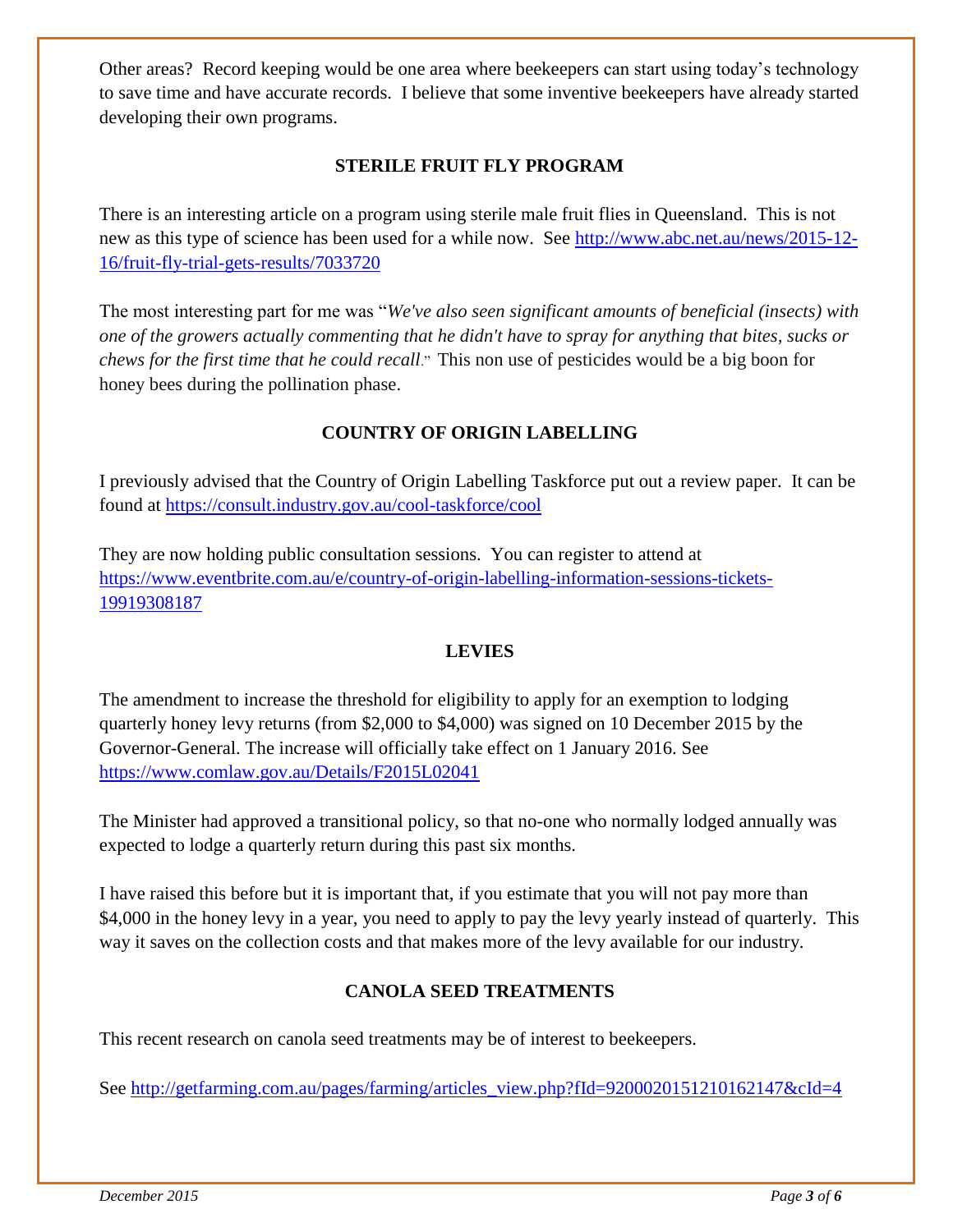#### **TRADE MARK SQUATTING IN CHINA**

With the advent of the increase in demand for Australian products in China, there is a down side.

See [http://www.abc.net.au/news/2015-12-13/australian-dairy-and-wine-brands-targeted-by](http://www.abc.net.au/news/2015-12-13/australian-dairy-and-wine-brands-targeted-by-trademark-squatters/7022714)[trademark-squatters/7022714](http://www.abc.net.au/news/2015-12-13/australian-dairy-and-wine-brands-targeted-by-trademark-squatters/7022714)

#### **NORFOLK ISLAND SURVEY**

A comprehensive survey of Norfolk Island was carried out and the report can be found at http://regional.gov.au/territories/publications/files/Department of Agriculture Pest and Diseases s [urvey\\_2015.pdf](http://regional.gov.au/territories/publications/files/Department_of_Agriculture_Pest_and_Diseases_survey_2015.pdf) The honey bee survey tested for 25 target pests and pathogens; only three bee pests (lesser wax moth, *Nosema ceranae* and Lake Sinai 1 virus) were detected, and none appears to be affecting the health of the island's bees.

I know that there have been queens sent from mainland Australia to Norfolk Island. It is interesting to note the absence of diseases but the presence of *N. ceranae*. To my way of thinking this suggests that *N. ceranae* has been around a lot longer than we think.

#### **DRAFT BIOSECURTIY ACT REGULATIONS**

The draft Biosecurity Act regulations are now out for comment. See [http://www.agriculture.gov.au/biosecurity/legislation/new-biosecurity-legislation/draft](http://www.agriculture.gov.au/biosecurity/legislation/new-biosecurity-legislation/draft-regulations#approved-arrangements-consultation-open-until-10-february-2016)[regulations#approved-arrangements-consultation-open-until-10-february-2016](http://www.agriculture.gov.au/biosecurity/legislation/new-biosecurity-legislation/draft-regulations#approved-arrangements-consultation-open-until-10-february-2016)

You have until 10 February, 2016 to put in any comments you may have.

#### **REGULATION OF AGRICULTURE**

The Federal Government has announced an inquiry by the Productivity Commission into Regulation of Agriculture. Details can be found at<http://www.pc.gov.au/inquiries/current/agriculture> The issues paper has just been released.

Note the closing date for submissions is 12 February, 2016. AHBIC will be putting in a submission.

#### **FRENCH BEEKEEPER LOOKING FOR WORK**

I have received the following request:-

"I'm a french beekeeper and i'm join to Australia the next year and i'm looking for some beekeepers to work and learn different thinks about beekeeping in Australia. I've got 200 hives in France but i want to change a place and see other things and learn a lot of thins with a lot of different people.

I leave you my Email: [jonas.gaschaud@gmail.com"](mailto:jonas.gaschaud@gmail.com)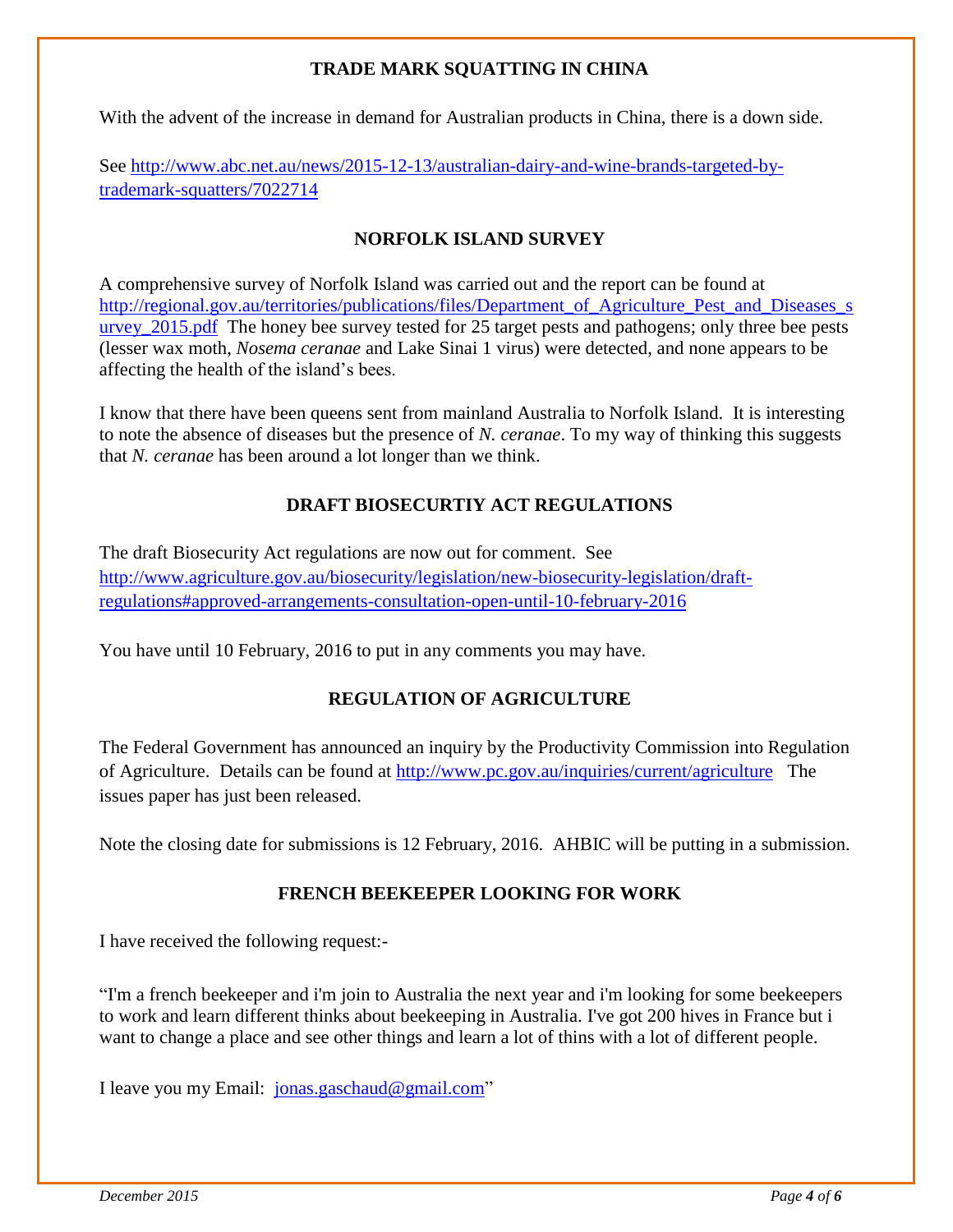#### **JAPANESE HONEY QUOTA**

I have been advised as at 24 December, 2015, of the 88 tonnes quota, 85.7 tonnes have been allocated. This means there is 2.3 tonnes available until 1 April, 2016 when a new quota of 96 tonnes will be available, also at a reduced tariff.

Any honey shipped, after the current quota of 88 tonnes is reached and before 1 April, 2016, will attract the full tariff.

#### **AGM**

Annual conferences for 2016 as I have them are:-

| Queensland Beekeepers Association            | 13 & 14 July, Townsville        |  |
|----------------------------------------------|---------------------------------|--|
| New South Wales Apiarists Association        | 12 & 13 May, Albury             |  |
| Tasmanian Beekeepers Association             | $27 - 28$ May, St. Helens       |  |
| WA Farmers Federation - Beekeeping Section   | 6 May                           |  |
| South Australian Apiarists Association       | $16 - 17$ June, Kangaroo Island |  |
| Victorian Apiarists Association              | $8 - 9$ June, Wangaratta        |  |
| Honey Packers and Marketers Association      | <b>TBA</b>                      |  |
| National Council of Pollination Associations | <b>TBA</b>                      |  |
| Australian Queen Bee Breeders Association    | <b>TBA</b>                      |  |
| Australian Honey Bee Industry Council        | 15 July, Townsville             |  |

#### **NEW CHEMICAL REGISTRATIONS**

**Application no.:** 101892 **Product name: Product name: Binder Insecticide**<br> **Active constituent/s: Binder Insection Active constituent/s:** 100 g/L bifenthrin **Active constituent/s:** <br> **100 g/L bifenthrin**<br> **Applicant name:** <br> **100 g/L bifenthrin Applicant ACN:** N/A<br> **Summary of use** the contract of the contract of the contract of the contract of the contract of the contract of the contract of the contract of the contract of the contract of the contract of the con

**Date of registration/approval:** 10 November 2016<br> **Product registration no :** 20001 **Product registration no.:** 80901 **Label approval no.:** 

**Application no.:** 101957 **Active constituent/s:** 80 g/L bifenthrin<br> **Applicant name:** Axichem Pty Ltd **Applicant name:**  $\begin{array}{ccc}\n\bullet & \bullet & \bullet & \bullet \\
\bullet & \bullet & \bullet & \bullet & \bullet \\
\bullet & \bullet & \bullet & \bullet & \bullet \\
\bullet & \bullet & \bullet & \bullet & \bullet \\
\bullet & \bullet & \bullet & \bullet & \bullet & \bullet \\
\bullet & \bullet & \bullet & \bullet & \bullet & \bullet \\
\bullet & \bullet & \bullet & \bullet & \bullet & \bullet & \bullet\n\end{array}$ **Applicant ACN:** 

**Date of registration/approval: Product registration no.:** 80930 **Label approval no.:** 

**Application no.:** 102327<br> **Active constituent/s:** Pyriproxyfen **Active constituent/s:**<br>**Applicant name: Applicant ACN:** N/A<br> **Summary of use:** For

**Date of approval: Approval no.:** 81104 **Applicant name:** Rotam Agrochemical Co., Ltd For the control of helicoverpa spp, certain species of mites, longtailed meal bugs, banana weevil, banana rust thrips, mirids, whitefly, redlegged earth mite, blue oat mite, bryobia mite, webworm, brown pasture looper, vegetable weevil, certain species of wireworms, fig longicorn and citrus leafeating weevil in various crops<br>10 November 2015

**Product name:**<br> **AC Brushlia 80 Insecticide/Miticide**<br> **Active constituent/s:**<br> **AC Brushlia 80 Insecticide/Miticide**<br> **AC Brushlia 80 Insecticide/Miticide Summary of use For the control of apple dimpling bug and plague thrips For the control of apple dimpling bug and plague thrips** in apples, scab moth and flower thrips in bananas, two spotted mites in pears and several pests in ornamentals 2 December 2015

> **Applicant name:** Tagros Chemicals India Limited For use in agricultural chemical products<br>8 December 2015